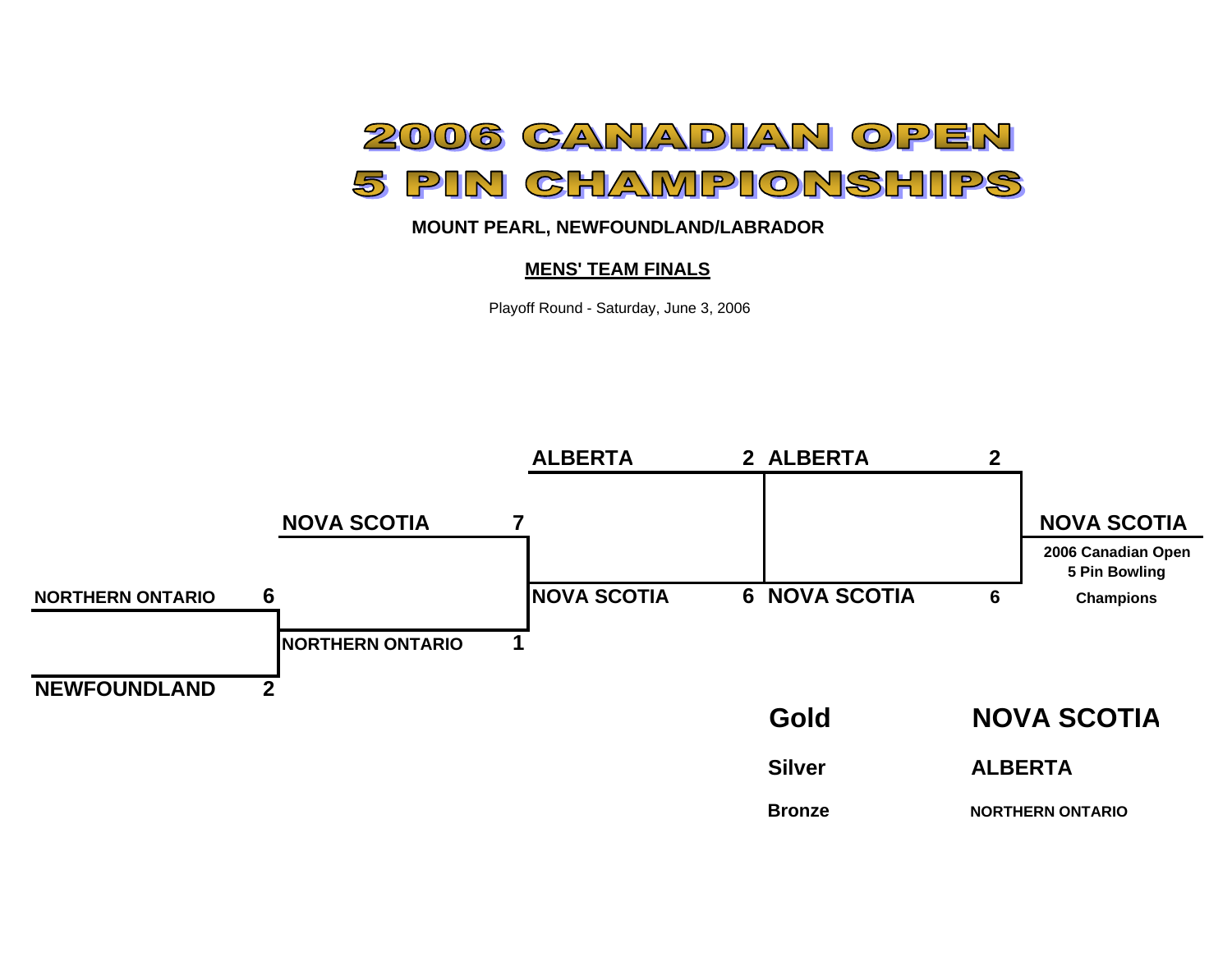# 2006 CANADIAN OPEN 5 PIN CHAMPIONSHIPS

## **MOUNT PEARL, NEWFOUNDLAND/LABRADOR**

## **MENS' TEAMS FINALS**

### **NORTHERN ONTARIO**

#### **NEWFOUNDLAND**

| <b>NAME</b>             |        |           |                        | <b>GAME</b> |     |        | <b>TOTAL AVERAGE</b> | <b>NAME</b>             |        |                | <b>GAME</b>  |     |     | <b>TOT</b>      |
|-------------------------|--------|-----------|------------------------|-------------|-----|--------|----------------------|-------------------------|--------|----------------|--------------|-----|-----|-----------------|
|                         |        | 1         | 2                      | 3           | 4   |        |                      |                         |        | 1              | $\mathbf{2}$ | 3   | 4   |                 |
| $\overline{721}$        | Score  | 207       | 212                    |             |     | 419    | 209.5                | 1121                    | Score  | 246            |              |     |     | 24              |
| Pete Blanchard          | Frames | 10        | 10                     |             |     | 20     |                      | <b>Tony Redmond</b>     | Frames | 10             |              |     |     | 10              |
|                         | Points | 0.0       | 0.0                    |             |     | 0.0    |                      |                         | Points | 0.0            |              |     |     | 0.0             |
| $\overline{722}$        | Score  | 209       | 299                    |             |     | 508    | 254.0                | 1122                    | Score  | 235            |              |     |     | 23              |
| <b>Guy Meilleur</b>     | Frames | 10        | 10                     |             |     | 20     |                      | <b>Bob Osborne</b>      | Frames | 10             |              |     |     | 10              |
|                         | Points | 1.0       | 0.0                    |             |     | 1.0    |                      |                         | Points | 0.0            |              |     |     | 0.0             |
| 723                     | Score  | 356       | 231                    |             |     | 587    | 293.5                | 1123                    | Score  | 84             |              |     |     | 84              |
| Rob Parisotto           | Frames | 10        | 10                     |             |     | 20     |                      | Stephen Walsh           | Frames | 6              |              |     |     | 6               |
|                         | Points | 1.0       | 0.0                    |             |     | 1.0    |                      |                         | Points | 0.0            |              |     |     | 0.0             |
| 724                     | Score  | 213       |                        |             |     | 213    | 213.0                | 1124                    | Score  | 248            |              |     |     | 248             |
| Chad Gagnon             | Frames | 10        |                        |             |     | 10     |                      | <b>Brad Glynn</b>       | Frames | 10             |              |     |     | 10              |
|                         | Points | 0.0       |                        |             |     | 0.0    |                      |                         | Points | 1.0            |              |     |     | 1.0             |
| 725                     | Score  | 290       | 304                    |             |     | 594    | 297.0                | 1125                    | Score  | 281            |              |     |     | 28 <sup>2</sup> |
| Mike McNamara           | Frames | 10        | 10                     |             |     | 20     |                      | Michael Maloney         | Frames | 10             |              |     |     | 10              |
|                         | Points | 1.0       | 1.0                    |             |     | 2.0    |                      |                         | Points | 1.0            |              |     |     | 1.0             |
| 726                     | Score  |           | 198                    |             |     | 198    | 198.0                | 1126                    | Score  | 80             |              |     |     | 80              |
| <b>Eric Lemieux</b>     | Frames |           | 10                     |             |     | 10     |                      | <b>Terry Boutcher</b>   | Frames | $\overline{4}$ |              |     |     | 4               |
|                         | Points |           | 0.0                    |             |     | 0.0    |                      |                         | Points | 0.0            |              |     |     | 0.0             |
|                         |        |           |                        |             |     |        |                      |                         |        |                |              |     |     |                 |
| <b>Total Score</b>      |        |           | 1275 1244              | 0           | 0   | 2519   | 251.9                | <b>Total Score</b>      |        | 1174           | 0            | 0   | 0   | 117             |
| <b>Total Frames</b>     |        | 50        | 50                     | 0           | 0   | 100    |                      | <b>Total Frames</b>     |        | 50             | 0            | 0   | 0   | 50              |
| <b>Match Points</b>     |        | 3.0       | 1.0                    | 0.0         | 0.0 | 4.0    |                      | <b>Match Points</b>     |        | 2.0            | 0.0          | 0.0 | 0.0 | 2.0             |
| <b>Game Points</b>      |        | 3.0       | 3.0                    | 0.0         | 0.0 | 6.0    |                      | <b>Game Points</b>      |        | 0.0            | 1.5          | 0.0 | 0.0 | 1.5             |
| <b>Total Points</b>     |        | 6.0       | 4.0                    | 0.0         | 0.0 | 10.0   |                      | <b>Total Points</b>     |        | 2.0            | 1.5          | 0.0 | 0.0 | 3.5             |
| <b>Opponents</b>        |        | <b>NL</b> | $\overline{\text{NS}}$ |             |     |        |                      | <b>Opponents</b>        |        | <b>NO</b>      |              |     |     |                 |
| <b>Total Score</b>      |        |           | 1174 1283              |             |     | 2457.0 |                      | <b>Total Score</b>      |        | 1275           |              |     |     | 1275            |
| <b>Total Points Won</b> |        | 2.0       | 7.0                    |             |     | 9.0    |                      | <b>Total Points Won</b> |        | 6.0            |              |     |     | 6.0             |

| <b>NAME</b>            |        |     | <b>GAME</b>            |                |     |        | <b>TOTAL AVERAGE</b> | <b>NAME</b>             |        |                 |                | <b>GAME</b> |     | <b>TOTAL AVERAGE</b> |  |
|------------------------|--------|-----|------------------------|----------------|-----|--------|----------------------|-------------------------|--------|-----------------|----------------|-------------|-----|----------------------|--|
|                        |        | 1   | 2                      | 3              | 4   |        |                      |                         |        |                 | $\mathbf{2}$   | 3           | 4   |                      |  |
| 721                    | Score  | 207 | 212                    |                |     | 419    | 209.5                | 1121                    | Score  | 246             |                |             |     | $\overline{246}$     |  |
| Blanchard              | Frames | 10  | 10                     |                |     | 20     |                      | <b>Tony Redmond</b>     | Frames | 10              |                |             |     | 10                   |  |
|                        | Points | 0.0 | 0.0                    |                |     | 0.0    |                      |                         | Points | 0.0             |                |             |     | 0.0                  |  |
| $\overline{722}$       | Score  | 209 | 299                    |                |     | 508    | 254.0                | 1122                    | Score  | 235             |                |             |     | 235                  |  |
| y Meilleur             | Frames | 10  | 10                     |                |     | 20     |                      | <b>Bob Osborne</b>      | Frames | 10              |                |             |     | 10                   |  |
|                        | Points | 1.0 | 0.0                    |                |     | 1.0    |                      |                         | Points | 0.0             |                |             |     | 0.0                  |  |
| 723                    | Score  | 356 | 231                    |                |     | 587    | 293.5                | 1123                    | Score  | 84              |                |             |     | 84                   |  |
| Parisotto              | Frames | 10  | 10                     |                |     | 20     |                      | Stephen Walsh           | Frames | 6               |                |             |     | 6                    |  |
|                        | Points | 1.0 | 0.0                    |                |     | 1.0    |                      |                         | Points | 0.0             |                |             |     | 0.0                  |  |
| $\overline{724}$       | Score  | 213 |                        |                |     | 213    | 213.0                | 1124                    | Score  | 248             |                |             |     | 248                  |  |
| d Gagnon               | Frames | 10  |                        |                |     | 10     |                      | <b>Brad Glynn</b>       | Frames | 10              |                |             |     | 10                   |  |
|                        | Points | 0.0 |                        |                |     | 0.0    |                      |                         | Points | 1.0             |                |             |     | 1.0                  |  |
| 725                    | Score  | 290 | 304                    |                |     | 594    | 297.0                | 1125                    | Score  | 281             |                |             |     | 281                  |  |
| McNamara               | Frames | 10  | 10                     |                |     | 20     |                      | <b>Michael Maloney</b>  | Frames | 10              |                |             |     | 10                   |  |
|                        | Points | 1.0 | 1.0                    |                |     | 2.0    |                      |                         | Points | 1.0             |                |             |     | 1.0                  |  |
| 726                    | Score  |     | 198                    |                |     | 198    | 198.0                | 1126                    | Score  | 80              |                |             |     | 80                   |  |
| : Lemieux              | Frames |     | 10                     |                |     | 10     |                      | <b>Terry Boutcher</b>   | Frames | $\overline{4}$  |                |             |     | 4                    |  |
|                        | Points |     | 0.0                    |                |     | 0.0    |                      |                         | Points | 0.0             |                |             |     | 0.0                  |  |
| <b>Total Score</b>     |        |     | 1275 1244              | $\overline{0}$ | 0   | 2519   | 251.9                | <b>Total Score</b>      |        | 1174            | $\overline{0}$ | 0           | 0   | 1174                 |  |
| <b>Total Frames</b>    |        | 50  | 50                     | 0              | 0   | 100    |                      | <b>Total Frames</b>     |        | 50              | 0              | 0           | 0   | 50                   |  |
| <b>Match Points</b>    |        | 3.0 | 1.0                    | 0.0            | 0.0 | 4.0    |                      | <b>Match Points</b>     |        | 2.0             | 0.0            | 0.0         | 0.0 | 2.0                  |  |
| <b>Game Points</b>     |        | 3.0 | 3.0                    | 0.0            | 0.0 | 6.0    |                      | <b>Game Points</b>      |        | 0.0             | 1.5            | 0.0         | 0.0 | 1.5                  |  |
| <b>Total Points</b>    |        | 6.0 | 4.0                    | 0.0            | 0.0 | 10.0   |                      | <b>Total Points</b>     |        | 2.0             | 1.5            | 0.0         | 0.0 | 3.5                  |  |
| <b>Opponents</b>       |        | NL  | $\overline{\text{NS}}$ |                |     |        |                      | <b>Opponents</b>        |        | $\overline{NO}$ |                |             |     |                      |  |
| <b>Total Score</b>     |        |     | 1174 1283              |                |     | 2457.0 |                      | <b>Total Score</b>      |        | 1275            |                |             |     | 1275.0               |  |
| <b>otal Points Won</b> |        | 2.0 | 7.0                    |                |     | 9.0    |                      | <b>Total Points Won</b> |        | 6.0             |                |             |     | 6.0                  |  |